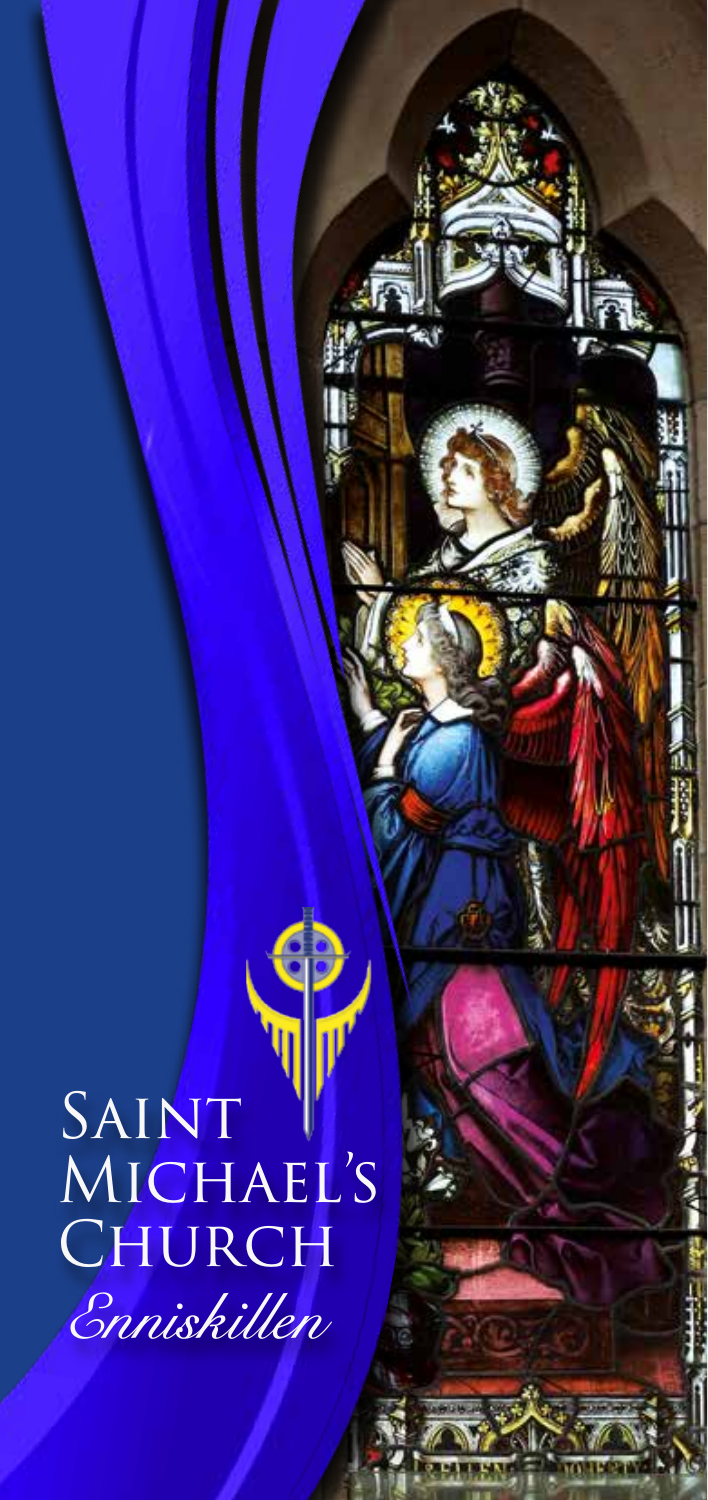



(Sketch of front of Catholic Church from 1803 by Miss Creden, drawn for Trimble 1880*)*

## Old Church

Welcome to St Michael's Catholic Church, Enniskillen. The parish belongs to the Diocese of Clogher. There has been a Catholic church on this site, on the island town of Enniskillen, for over 200 years. The original church was erected in 1803 and parishioners worshipped there for 65 years. Unlike the present church, it was situated on the western half of the site, quite a distance from the main street and at a much lower level. The old church, an oblong building, believed to be 75ft long and 45ft wide, was remembered as having a simple castellated front and three sets of double doors. There were three entrances into the church, the centre one being the main one used by parishioners. There was a date stone above the door with 1803 carved on it. A strong iron railing divided the church grounds from the street.

In Trimble's book (1919), the old church is described as having steps down from the main street, through a chapel yard shaded by lovely chestnut trees. He describes the old building as having a clay floor covered in Cornagrade gravel. There was no seating for the congregation so they had to stand. It was noted that some 'knelt reverently in the chapel yard'. The church was totally devoid of ornament. After the church was renovated in 1820 Lord Belmore presented the Parish Priest, Fr Sheils, with a beautiful inlaid crucifix. Lord Belmore had this piece commissioned whilst in Bethlehem during his visit to the Holy Land.

In 1825 extensive repairs were carried out on the church following a severe storm. During these renovations galleries were extended around three sides of the church to accommodate the growing congregation. In 1868 an incident occurred during a service when the galleries became unstable, injuring several members of the congregation. Consequently the church was deemed no longer fit for use.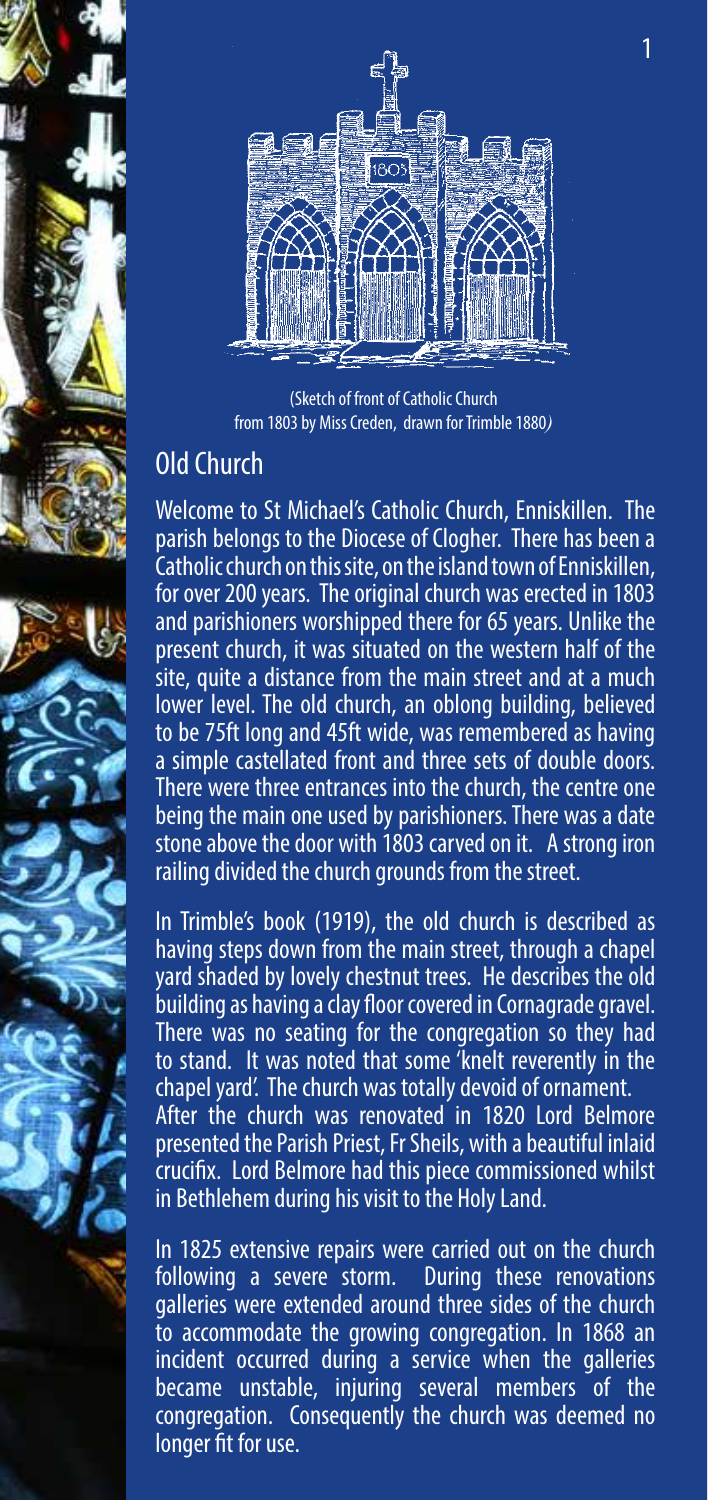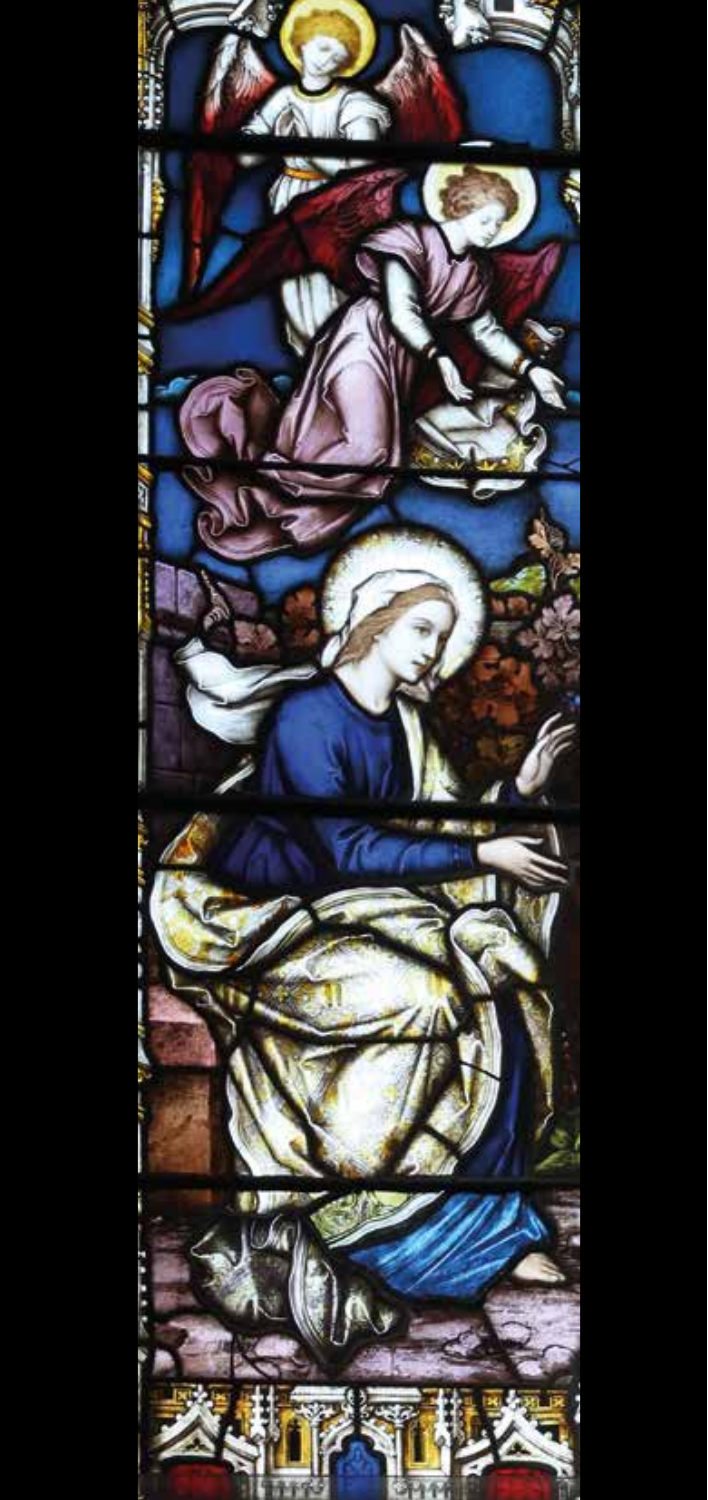

## St Michael's Church 1875

The foundation stone for the present church was laid by Most Rev. Dr Donnelly on 15th August 1870. On the 17th March 1875 the church was dedicated to the service of God under the invocation of St Michael the Archangel. This was led by The Most Rev. Dr Donnelly, Lord Bishop of Clogher, who celebrated a Pontifical Mass to mark the official opening of the church. When the church opened for worship there was only a temporary wooden altar and pulpit and only the nave area of the church was seated. It was not until 1882-84 that the High Altar and Stations of the Cross were erected.

Rich in history and ornately adorned St Michael's Church is highly rated as an example of French Gothic Revival architecture. The cost of building the new church was £12,000, the money being raised mostly by donations from the parishioners. The architect of St Michael's was John O'Neill of Messrs, O'Neill and Byrne, Dublin and Belfast. The initial contractor was James Hughes, however the building was completed by James Harvey and the carvings were by Purdy of London. O'Neill had previously built St Peter's Church in Belfast (now a Cathedral) and St Patrick's Church, Downpatrick. Two fatal accidents occurred prior to the completion of the Church, when an apprentice plasterer and a labourer (Bernard Hynes 10th March 1873) fell to their death. The choice of St Michael as patron of the church was especially fitting when one considers the long tradition of Enniskillen as a fortification, both in the times of the Maguires and as a garrison town. Enniskillen is one of the few towns in the whole of Ireland where Catholics succeeded in having a church situated on the main street. There was determined and prolonged opposition to the building of the church, so much so that the walls had to be guarded nightly when it was being built. The church had to be built from the inside out resulting in the west wall of the church needing reinforcement in later years.

The exterior of the church is most impressive when seen from a southern aspect, where its imposing dimensions can be appreciated and its great bulk and massive proportions dominate the skyline. The sloping contour of the ground necessitated over forty feet of underbuilding below the apse. The church is 160ft long and 61ft wide and the height to the top of the cross on the gable is 85ft. Frank Rogers, Clogher Records (2004) considers it to be one of the highest roofs on any church in Ireland.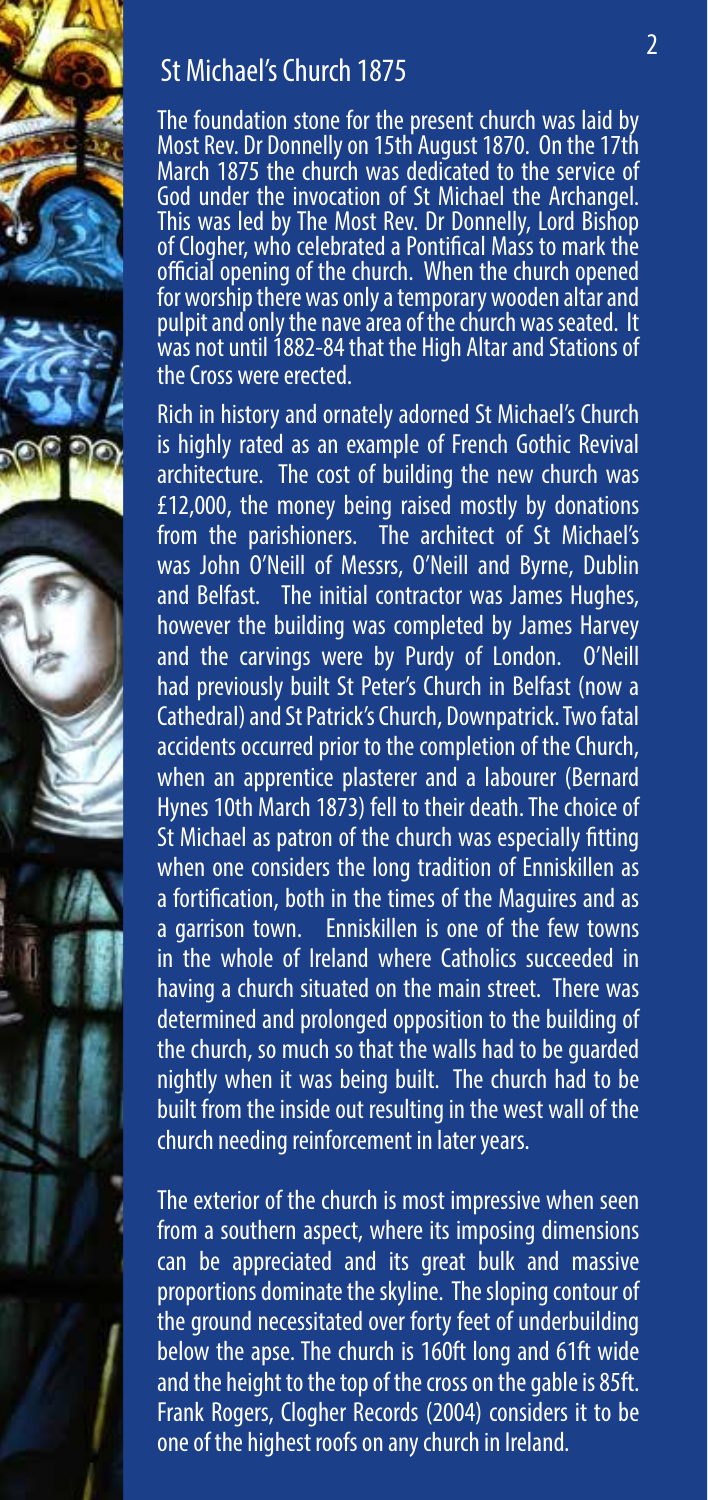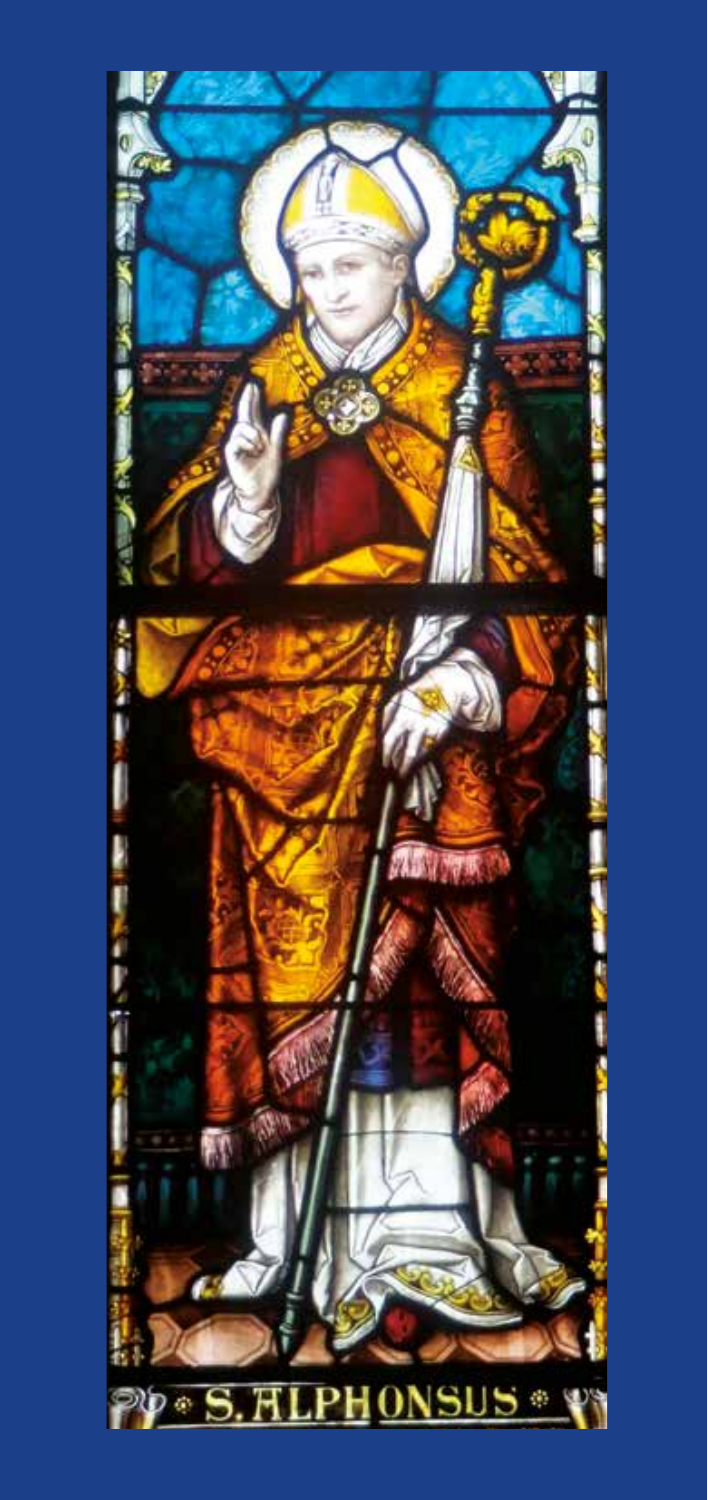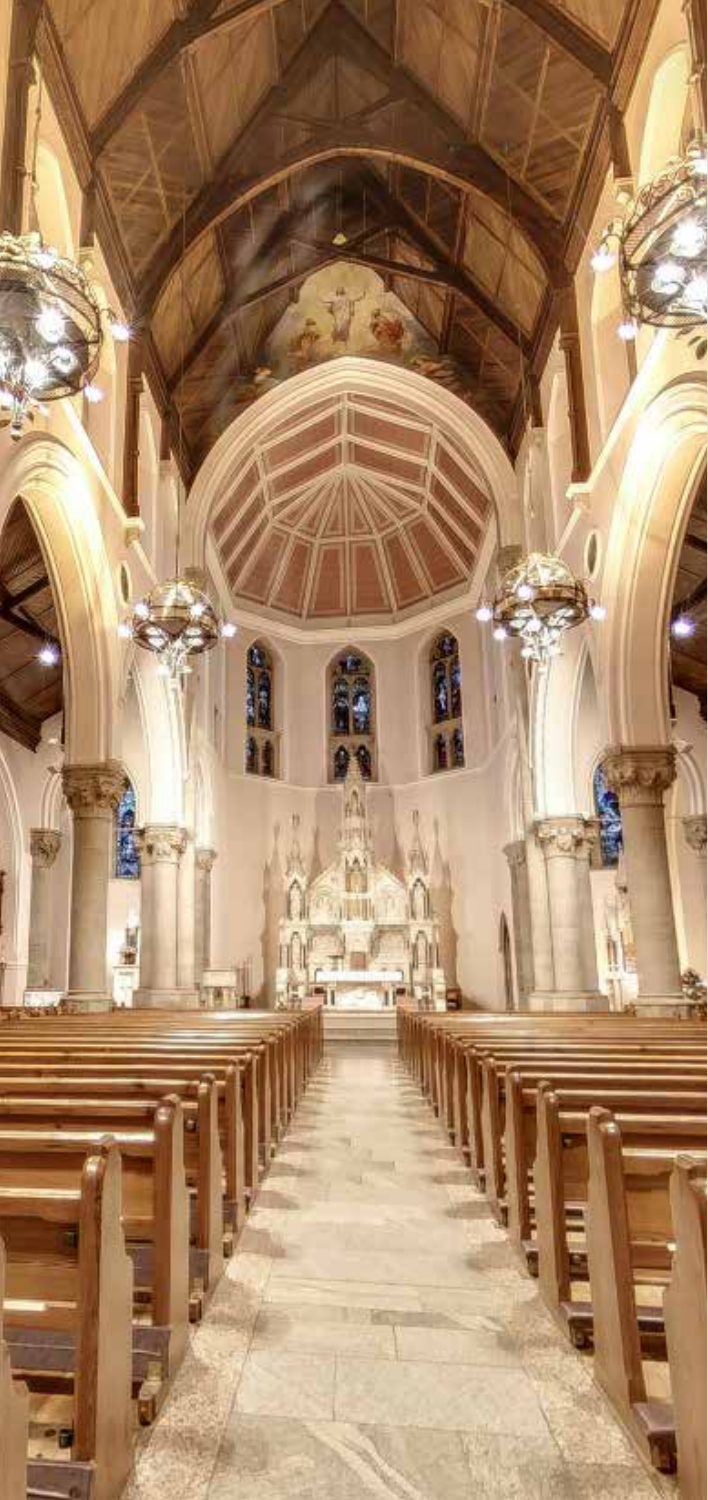







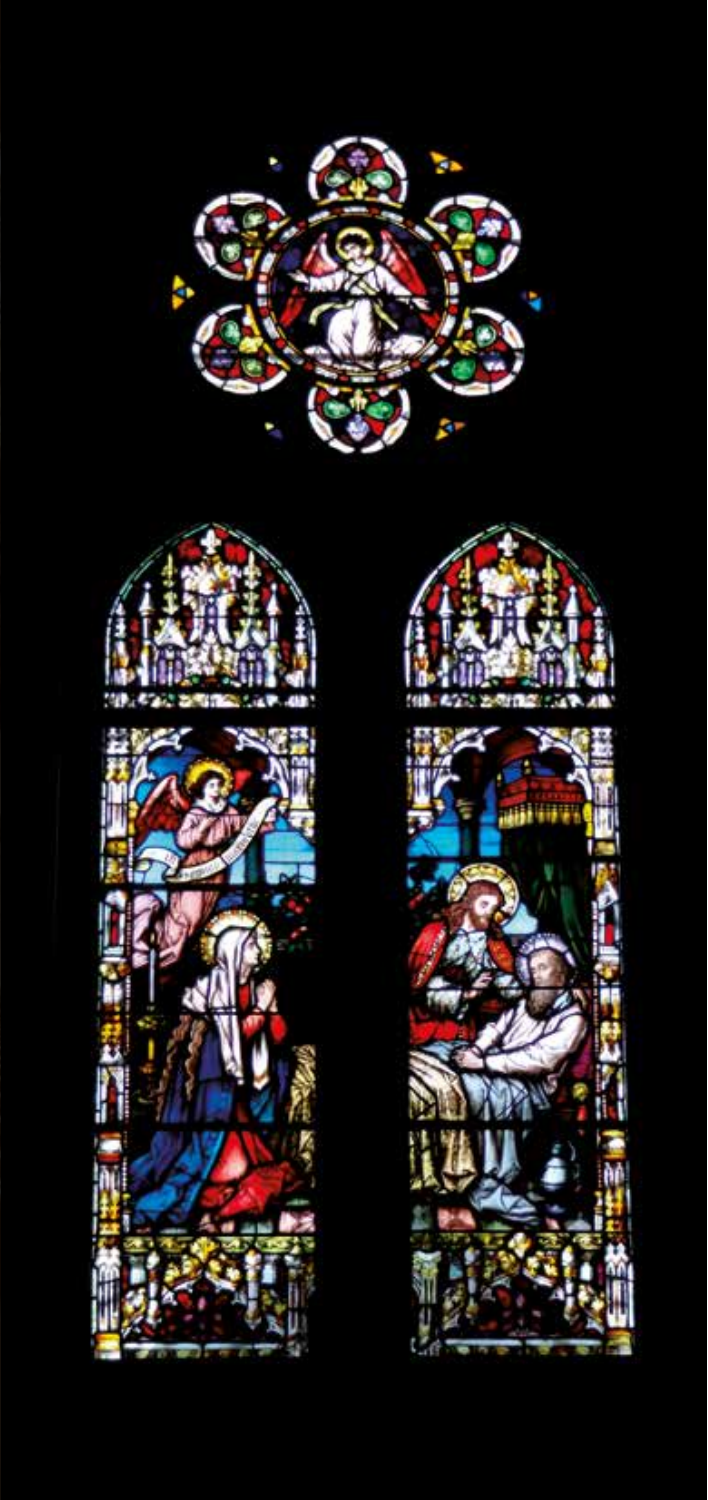Hugh Dixon, in the Architectural Heritage Society publication of Historic Buildings, refers to the church, as viewed from Wellington Road, and equates the building to the hull of a ship '… grey, dominating and massive, the great length of the nave with thirteen bays of French Gothic windows and a single, steeply pitched roof of



banded tiles with cast iron cresting.' The geographical orientation of St Michael's is north-south, with the entrance through the north door. The extremely high ceiling is supported by stout round pillars on the inside.

Between 1885-1909 the altars in the side chapels were erected, the aisles seated and the old organ replaced. In 1898 the pine ceiling was erected.

In 1921 the wall of the church, on the west side, showed signs of weakness and massive flying buttresses were built to reinforce it and to give it permanent stability. The walk beneath the buttresses provides one of the most exciting spatial experiences to be had in the town. This area can be accessed from the main street through the gate at the side of the church. The builder in 1921 was James Harvey, Enniskillen. During this period the sacristies, a baptistery and a vestibule were also added.

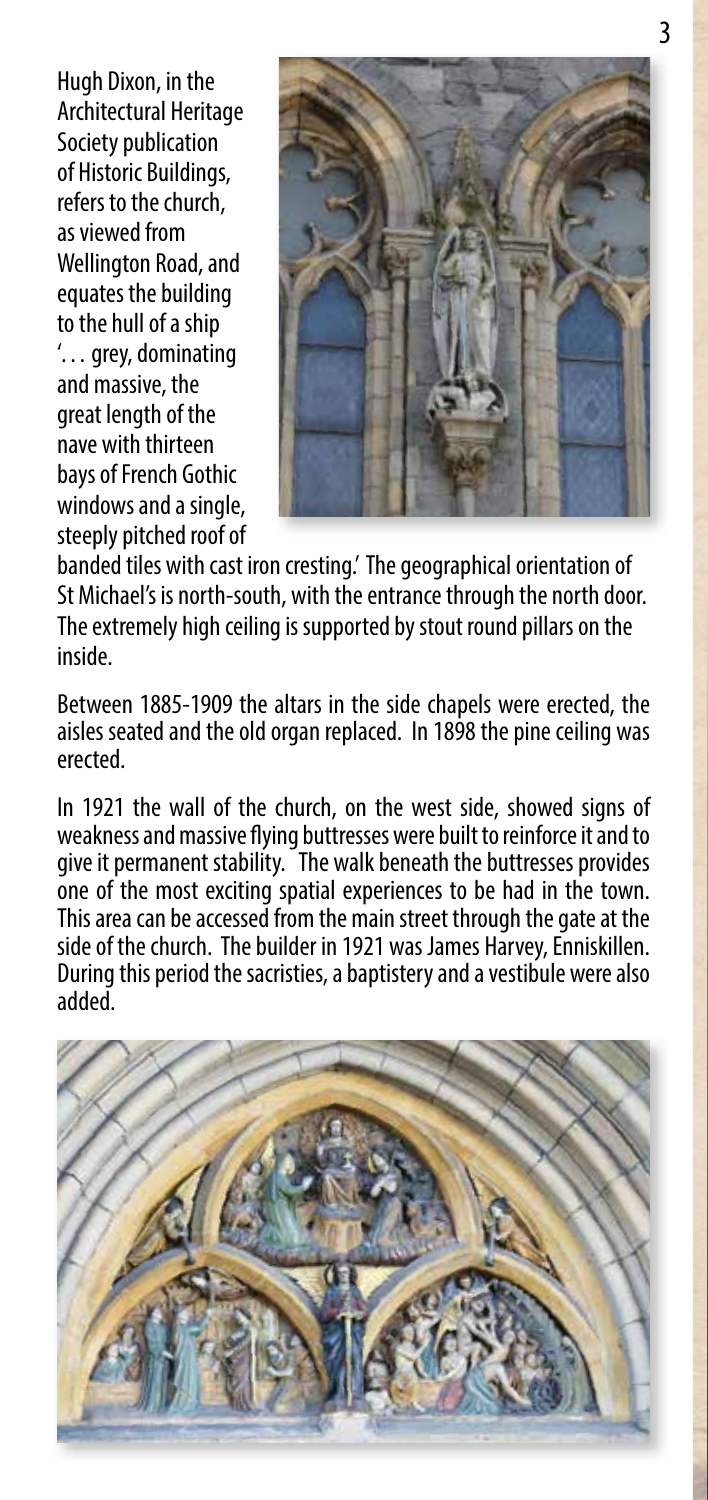There are three central double doorways leading to the nave of the church and two side doors giving entrance to the aisles. The doors, built in 1876, are elaborately moulded, carved and enriched by shafts of polished Newry granite. The tympanum of the central doorway has a sculpture representing the Last Judgement; this was a common distinctive feature on French Gothic churches. High above this is a figure of St Michael the Archangel. This occupies the central pier between two windows, safe-guarding the church and parishioners within.

Apart from the splendour of the building itself, one of the most outstanding features of St Michael's Church is the beautiful stained glass windows erected c1895 by Mayor and Co. Munich. The rich and vibrant colours of the windows can only be seen in full splendour when the sun is shining through. The church also houses four magnificent paintings on the blind arches on the east side of the church, three by Charles Russell and one by Michael Healy. These paintings are highly regarded by scholars.

In 1972, following the Second Vatican Council (1962), the Sanctuary of the church was modified and a new altar, set out from the main High Altar, allowed the priest to face the people whilst celebrating Mass.

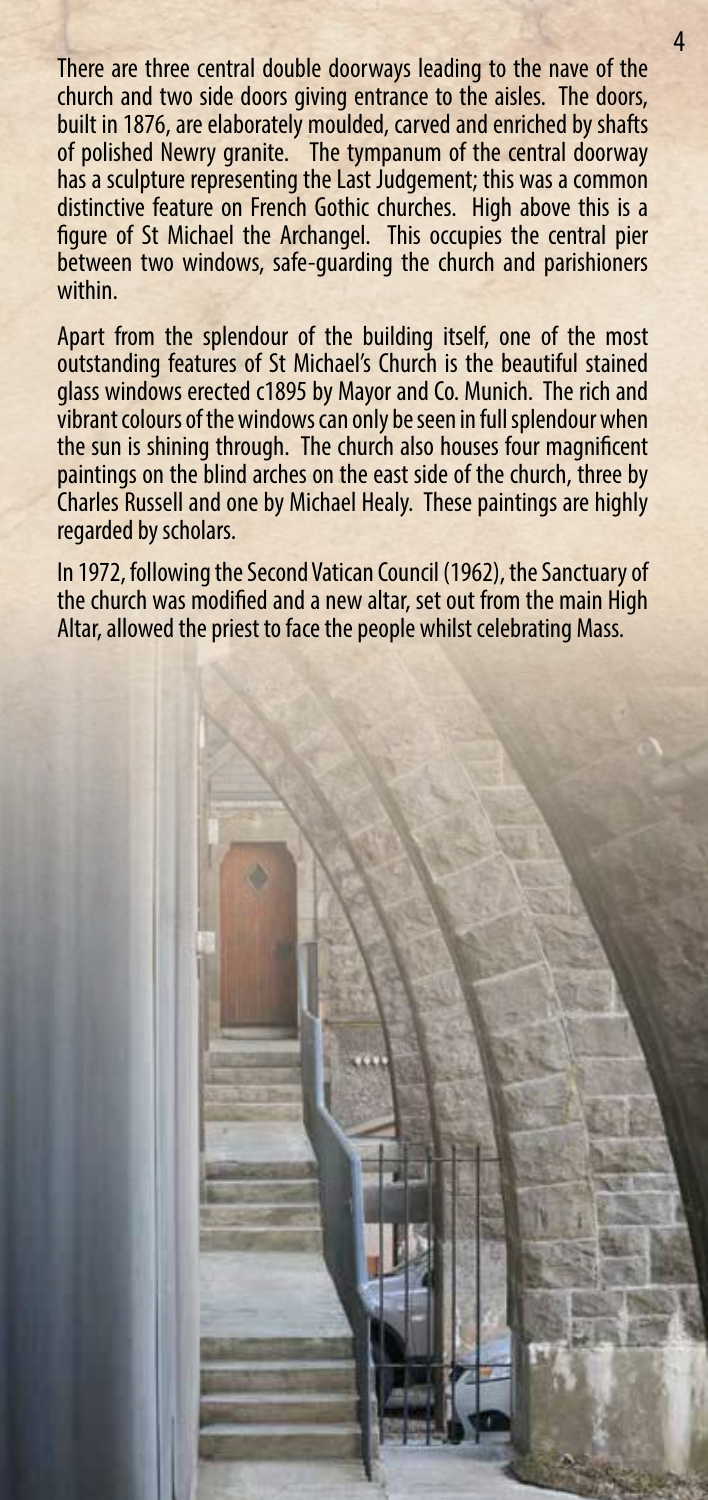



Between 1991 -1996<br>the erection of the the erection spire and belfry and a complete refurbishment of the church took place, including the removal of the altar rails, the pulpit and the gallery was extended. A new **Blessed Sacrament Chapel**<br>was erected. The new was erected. Tabernacle was carved by Michael Hoy, local master craftsman, who worked on the re-ordering of the church in the mid-1990s. The old stone from the side altars and from the pulpit

was identified for re-use where possible. It was a French limestone called Caen Stone, very soft, almost chalk like, and excellent for carving. This refurbishment took place under the stewardship of Monsignor

Sean Cahill in coniunction with the architects McCormick, Tracey, Mullarkey, Derry.

On the 26th June 2012 a very significant and historic event took place in St Michael's Church, when Queen Elizabeth II attended a service of thanksgiving in St Macartin's Cathedral and then crossed the road to St Michael's Church accompanied by Prince Philip, Duke of Edinburgh. The Queen and Duke were on a Diamond Jubilee visit to Northern Ireland. This was a groundbreaking first visit by the Queen to a Catholic



church in either Northern Ireland or the Republic of Ireland. The Catholic Primate, Cardinal Seán Brady, the Lord Bishop of Clogher, The Most Reverend Dr Liam MacDaid along with Rt Rev Monsignor

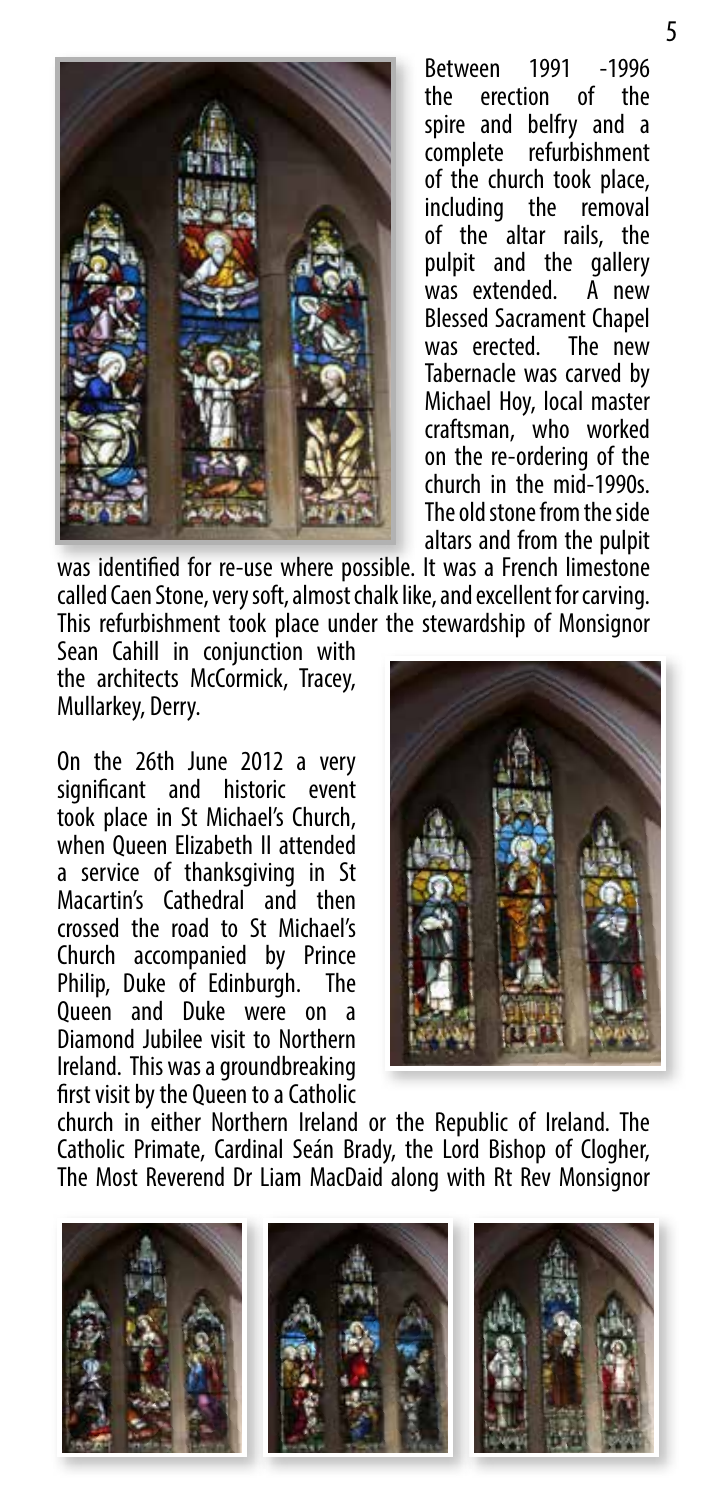

Peter O'Reilly, PP, VG, officially welcomed the Queen. To commemorate such a significant event, a painting was commissioned by Rt. Rev. Monsignor Peter O'Reilly. This painting, by Belfast born artist Hector McDonnell, now hangs in the Fermanagh County Museum. Monsignor O'Reilly and the Dean of St Macartin's, the Very Rev Kenny Hall, co-operated to deliver the historic cross-community event.

St Michael's Church is a living community of Faith in the heart of the town, a place of welcome, outreach and sanctuary. It is open 365 days a year and everyone is welcome to visit. As we celebrate 140 years of prayer and service, we would like to thank all of those who have made St Michael's Church special.